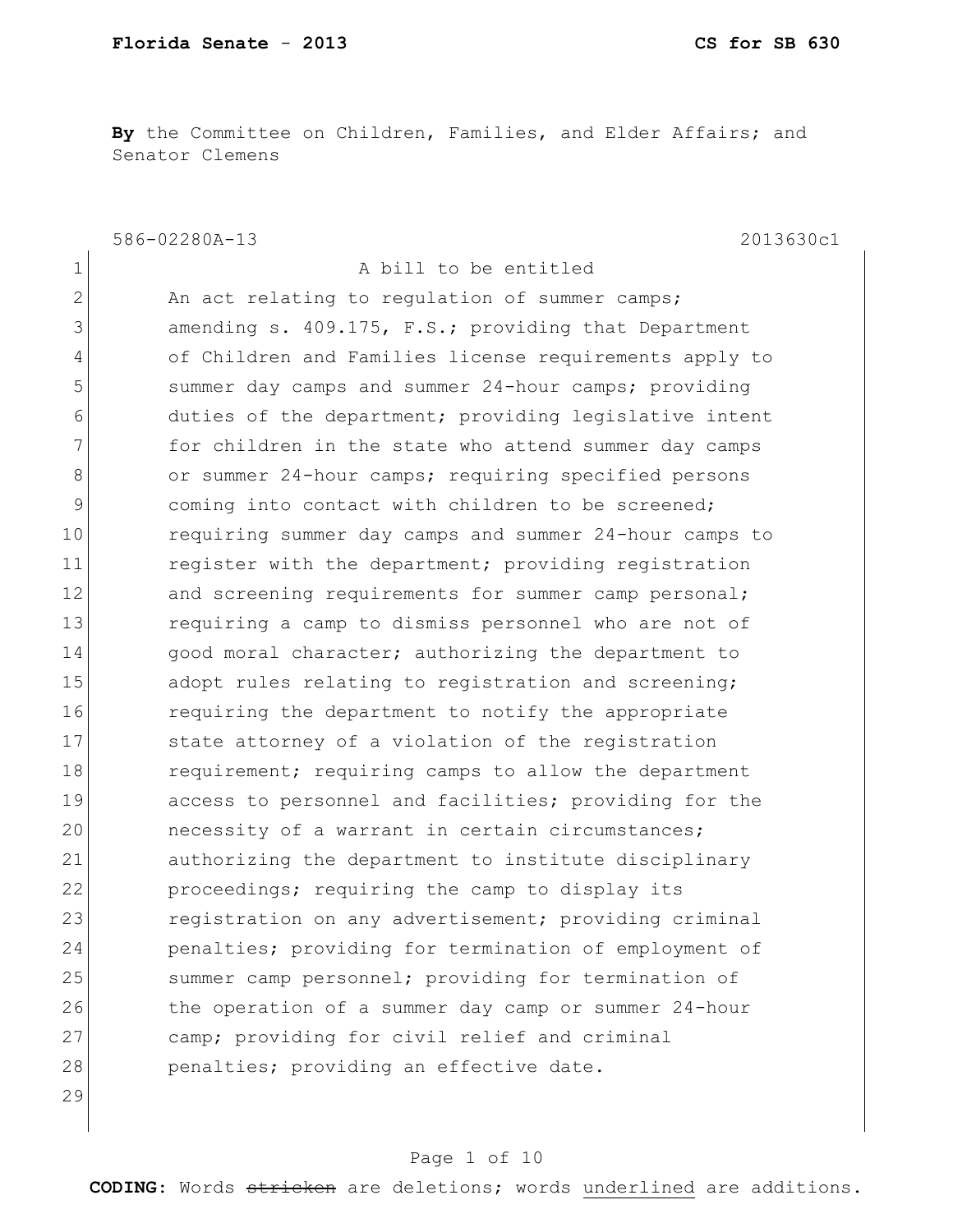|    | 586-02280A-13<br>2013630c1                                       |
|----|------------------------------------------------------------------|
| 30 | Be It Enacted by the Leqislature of the State of Florida:        |
| 31 |                                                                  |
| 32 | Section 1. Paragraph (d) of subsection (4), paragraph (a)        |
| 33 | of subsection (5), and paragraphs (d) and (k) of subsection (6)  |
| 34 | of section 409.175, Florida Statutes, are amended to read:       |
| 35 | 409.175 Licensure of family foster homes, residential            |
| 36 | child-caring agencies, and child-placing agencies, summer 24-    |
| 37 | hour camps, and summer day camps; public records exemption.-     |
| 38 | (4)                                                              |
| 39 | (d) This license requirement does not apply to boarding          |
| 40 | schools, recreation and summer camps, nursing homes, or          |
| 41 | hospitals, or to persons who care for children of friends or     |
| 42 | neighbors in their homes for periods not to exceed 90 days, or   |
| 43 | to persons who have received a child for adoption from a         |
| 44 | licensed child-placing agency.                                   |
| 45 | (5) (a) The department shall adopt and amend licensing rules     |
| 46 | for family foster homes, residential child-caring agencies, and  |
| 47 | child-placing agencies, and. The department may also adopt rules |
| 48 | relating to the screening requirements for summer day camps and  |
| 49 | summer 24-hour camps. The requirements for licensure and         |
| 50 | operation of family foster homes, residential child-caring       |
| 51 | agencies, and child-placing agencies, summer day camps, and      |
| 52 | summer 24-hour camps shall include:                              |
| 53 | 1. The operation, conduct, and maintenance of these homes        |
| 54 | and agencies and the responsibility which they assume for        |
| 55 | children served and the evidence of need for that service.       |
| 56 | 2. The provision of food, clothing, educational                  |
| 57 | opportunities, services, equipment, and individual supplies to   |
| 58 | assure the healthy physical, emotional, and mental development   |
|    |                                                                  |

# Page 2 of 10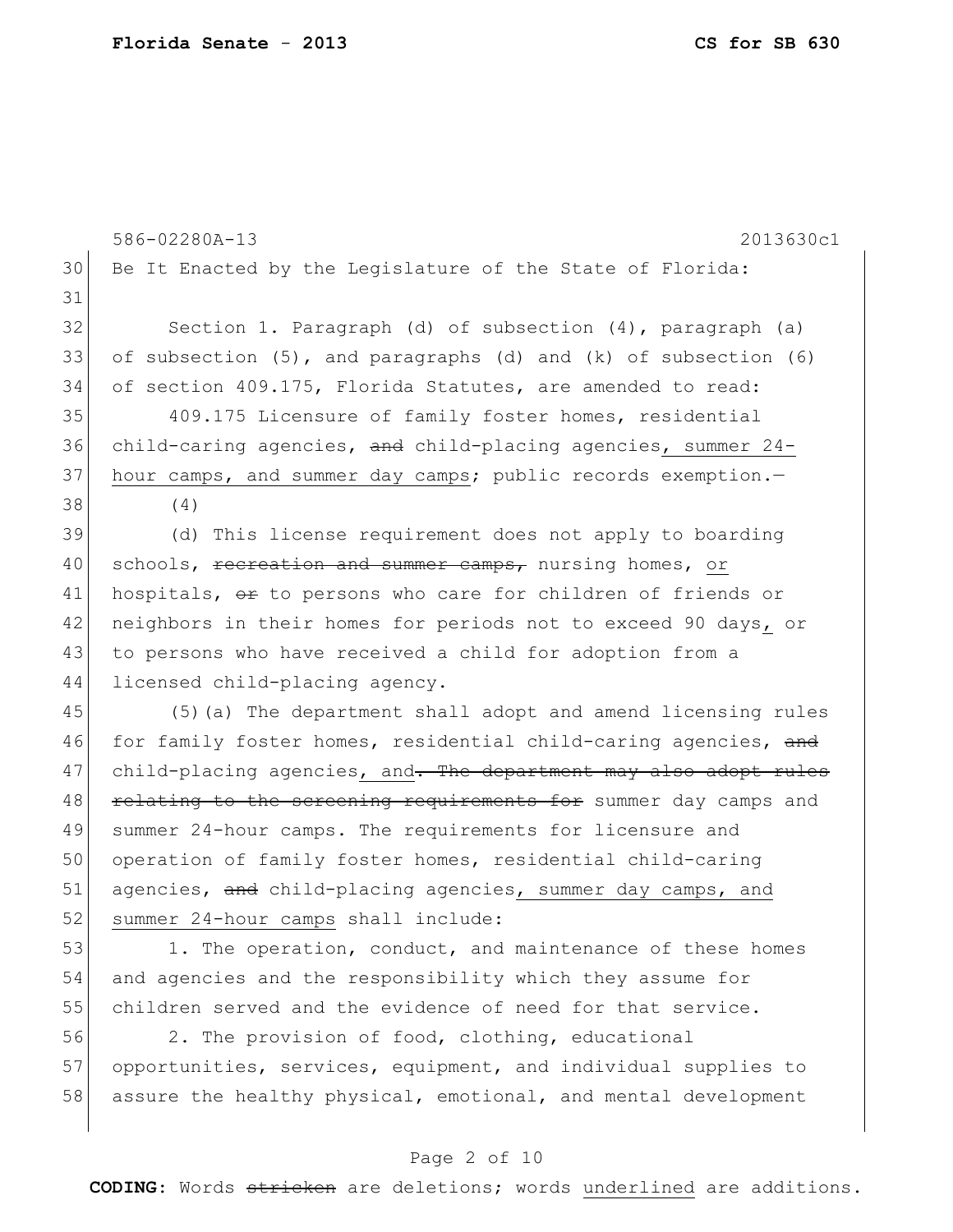|    | 586-02280A-13<br>2013630c1                                       |
|----|------------------------------------------------------------------|
| 59 | of the children served.                                          |
| 60 | 3. The appropriateness, safety, cleanliness, and general         |
| 61 | adequacy of the premises, including fire prevention and health   |
| 62 | standards, to provide for the physical comfort, care, and well-  |
| 63 | being of the children served.                                    |
| 64 | 4. The ratio of staff to children required to provide            |
| 65 | adequate care and supervision of the children served and, in the |
| 66 | case of foster homes, the maximum number of children in the      |
| 67 | home.                                                            |
| 68 | 5. The good moral character based upon screening,                |
| 69 | education, training, and experience requirements for personnel.  |
| 70 | 6. The department may grant exemptions from                      |
| 71 | disqualification from working with children or the               |
| 72 | developmentally disabled as provided in s. 435.07.               |
| 73 | 7. The provision of preservice and inservice training for        |
| 74 | all foster parents and agency staff.                             |
| 75 | 8. Satisfactory evidence of financial ability to provide         |
| 76 | care for the children in compliance with licensing requirements. |
| 77 | 9. The maintenance by the agency of records pertaining to        |
| 78 | admission, progress, health, and discharge of children served,   |
| 79 | including written case plans and reports to the department.      |
| 80 | 10. The provision for parental involvement to encourage          |
| 81 | preservation and strengthening of a child's relationship with    |
| 82 | the family.                                                      |
| 83 | 11. The transportation safety of children served.                |
| 84 | 12. The provisions for safeguarding the cultural,                |
| 85 | religious, and ethnic values of a child.                         |
| 86 | 13. Provisions to safeguard the legal rights of children         |
| 87 | served.                                                          |
|    |                                                                  |

# Page 3 of 10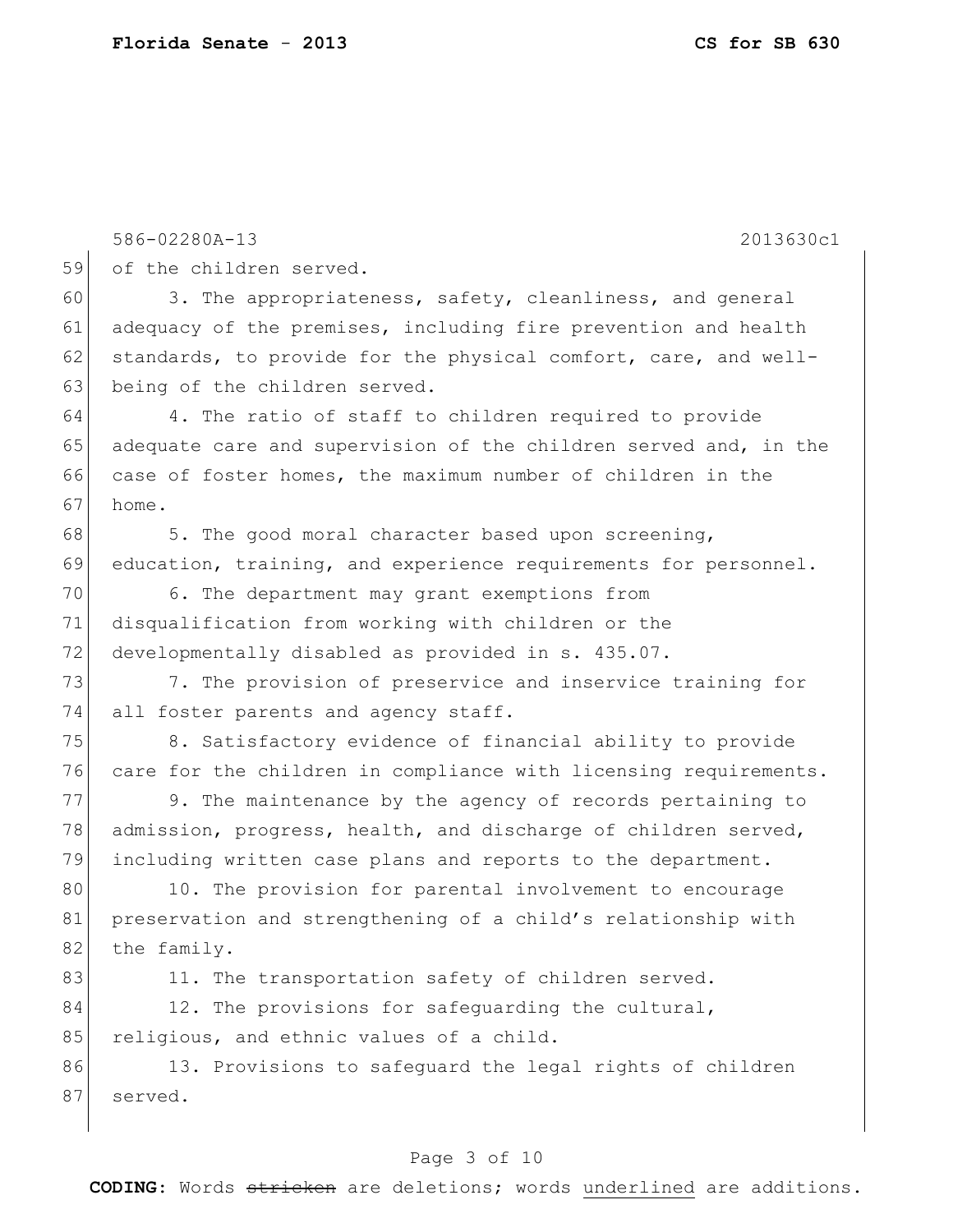|     | 586-02280A-13<br>2013630c1                                            |
|-----|-----------------------------------------------------------------------|
| 88  | (6)                                                                   |
| 89  | (d) 1. The department may pursue other remedies provided in           |
| 90  | this section in addition to denial or revocation of a license         |
| 91  | for failure to comply with the screening requirements. The            |
| 92  | disciplinary actions determination to be made by the department       |
| 93  | and the procedure for hearing for applicants and licensees shall      |
| 94  | be in accordance with chapter 120.                                    |
| 95  | 2. When the department has reasonable cause to believe that           |
| 96  | grounds for denial or termination of employment exist, it shall       |
| 97  | notify, in writing, the applicant or, licensee, or summer or          |
| 98  | recreation camp, and the personnel affected, stating the              |
| 99  | specific record which indicates noncompliance with the screening      |
| 100 | requirements.                                                         |
| 101 | 3. Procedures established for hearing under chapter 120               |
| 102 | shall be available to the applicant or $_{\tau}$ licensee, summer day |
| 103 | eamp, or summer 24-hour camp, and affected personnel, in order        |
| 104 | to present evidence relating either to the accuracy of the basis      |
| 105 | for exclusion or to the denial of an exemption from                   |
| 106 | disqualification.                                                     |
| 107 | 4. Refusal on the part of an applicant to dismiss personnel           |
| 108 | who have been found not to be in compliance with the                  |
| 109 | requirements for good moral character of personnel shall result       |
| 110 | in automatic denial or revocation of license in addition to any       |
| 111 | other remedies provided in this section which may be pursued by       |
| 112 | the department.                                                       |

113  $(k)$  The department shall  $\frac{m}{k}$  not license summer day camps 114 and  $er$  summer 24-hour camps and. However, the department shall 115 have access to the personnel records of such camps facilities to 116 ensure compliance with the screening requirements.

### Page 4 of 10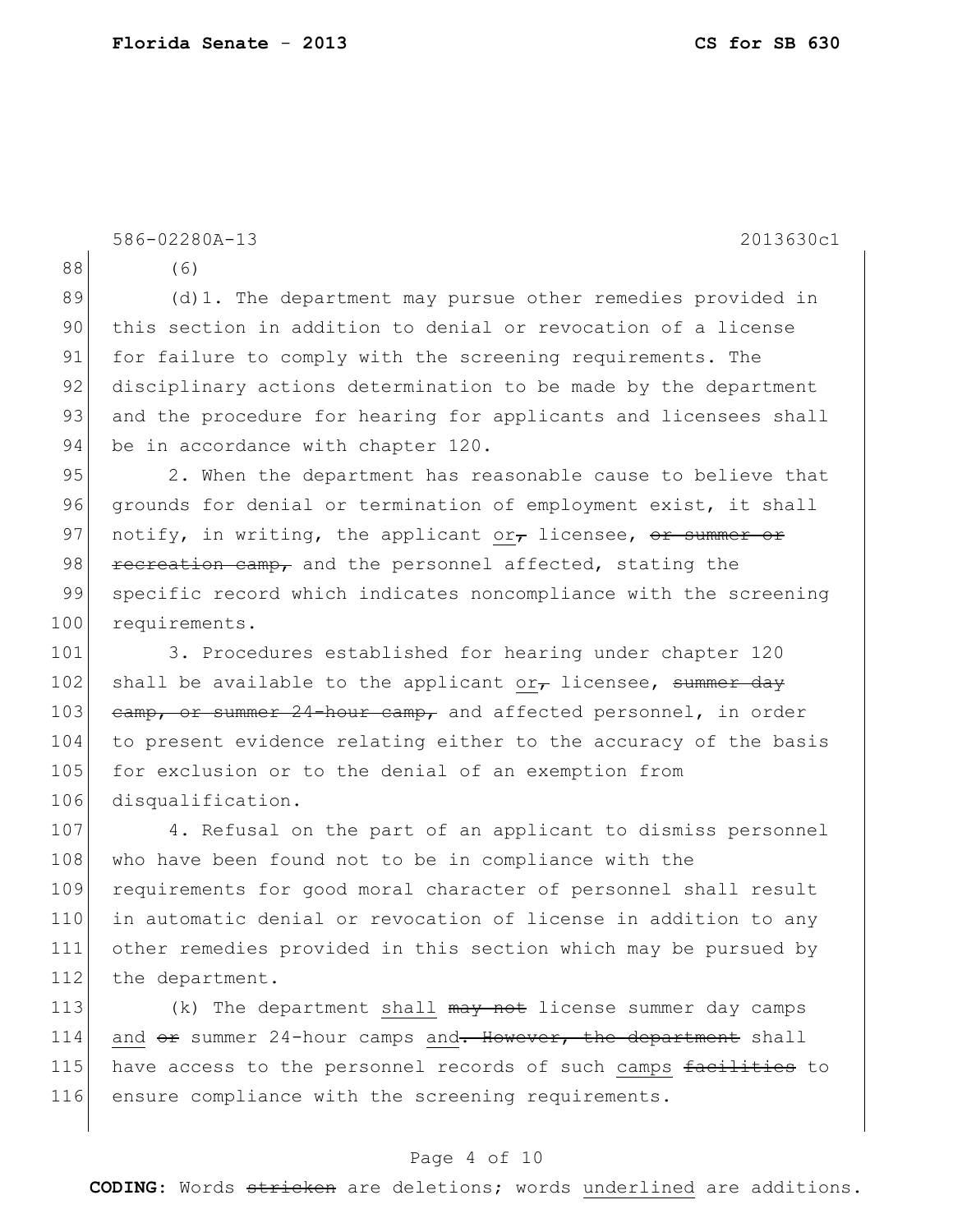586-02280A-13 2013630c1 117 Section 2. Registration of summer camps.-118 (1) The intent and purpose of this section is to protect 119 all children attending summer day camps or summer 24-hour camps 120 by establishing registration and screening requirements for such 121 camps and providing procedures to determine adherence to these 122 requirements. 123 (a) All owners, operators, employees, and volunteers who 124 have any contact with children in a summer day camp or summer 125 24-hour camp are considered "summer camp personnel" as defined 126 in s. 402.302, Florida Statutes. All such persons must be 127 screened using the level 2 standards in chapter 435, Florida 128 Statutes. 129 (b) Registration means a document issued by the Department 130 of Children and Families certifying an applicant meets the 131 requirements in statute and rule to operate a summer day camp or 132 summer 24-hour camp. A registration under this section is issued 133 to a summer day camp or summer 24-hour camp and is not a 134 professional license of any person. Receipt of a registration 135 under this section does not create a property right in the 136 recipient. A registration under this section is a public trust 137 and a privilege and is not an entitlement. In an administrative 138 proceeding, the department must produce competent substantial 139 evidence to support its stated reasons for denying a 140 registration or for sanctioning an existing registration. 141 (2) An application for registration shall be made on forms 142 provided and in the manner prescribed by the department. The 143 department shall determine the good moral character of the 144 applicant based on the screening requirements provided in s. 145 402.302, Florida Statutes.

#### Page 5 of 10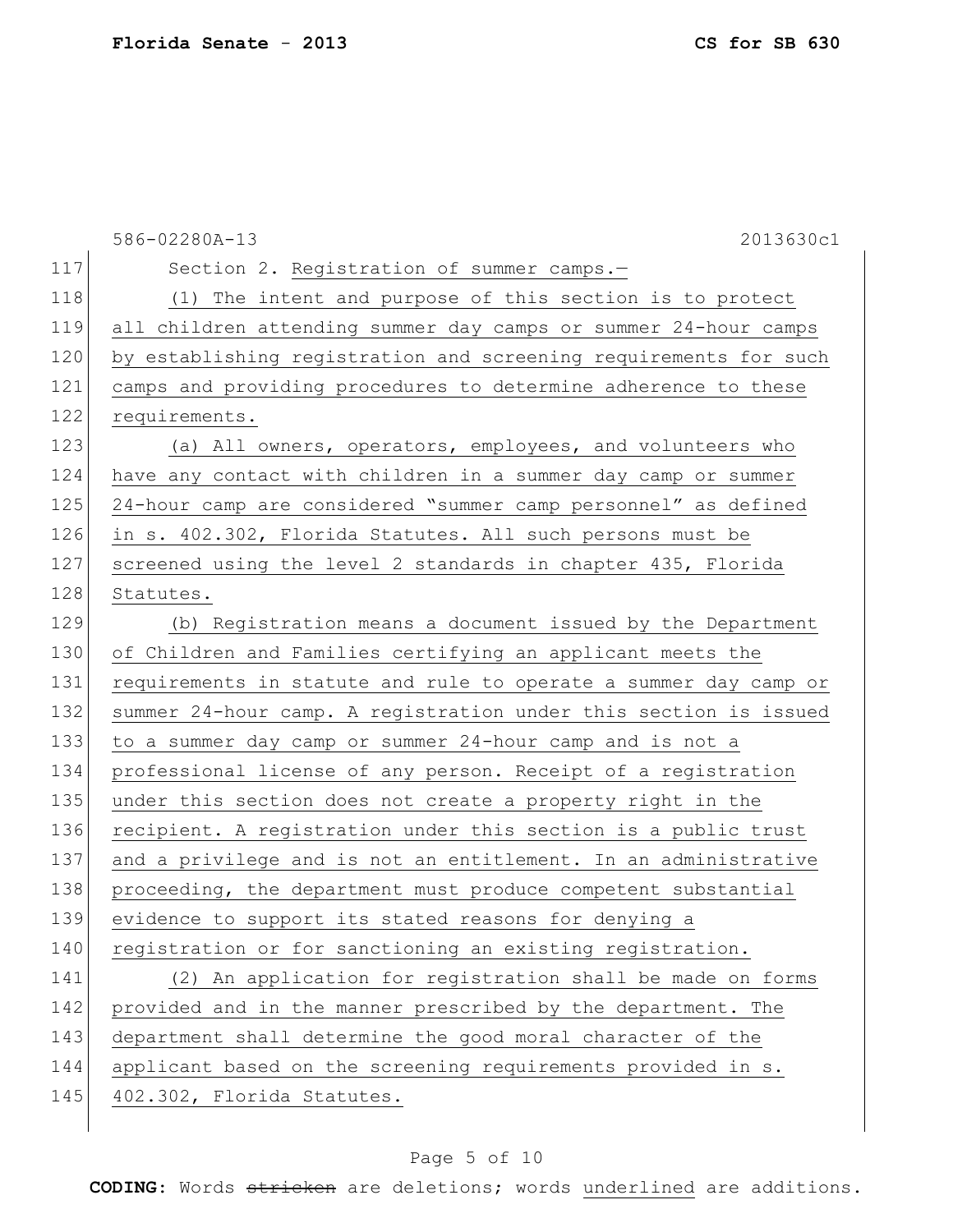|     | 586-02280A-13<br>2013630c1                                       |
|-----|------------------------------------------------------------------|
| 146 | (3) (a) Failure on the part of an owner or operator of a         |
| 147 | summer day camp or summer 24-hour camp, after written            |
| 148 | notification, to dismiss personnel who have been found not to be |
| 149 | in compliance with the requirements for good moral character of  |
| 150 | personnel shall constitute an immediate serious danger to the    |
| 151 | public health, safety, or welfare to support an emergency        |
| 152 | suspension, restriction, or limitation of an existing            |
| 153 | registration under s. 120.60, Florida Statutes.                  |
| 154 | (b) The department may adopt rules relating to the               |
| 155 | registration and screening requirements for summer day camps and |
| 156 | summer 24-hour camps.                                            |
| 157 | (c) The department shall have access to the personnel            |
| 158 | records of summer day camps and summer 24-hour camps to ensure   |
| 159 | compliance with registration and screening requirements.         |
| 160 | (4) If the department finds that a person or entity, after       |
| 161 | written notification of the registration requirement, continues  |
| 162 | to operate a summer day camp or summer 24-hour camp without a    |
| 163 | registration, the department shall notify the appropriate state  |
| 164 | attorney of the violation of 420.319, Florida Statutes.          |
| 165 | (5) A summer day camp or summer 24-hour camp shall accord        |
| 166 | to the department the privilege of inspection, including access  |
| 167 | to facilities and personnel and to those records required        |
| 168 | pursuant to s. 402.305, Florida Statutes, at reasonable times    |
| 169 | during regular business hours. The right of entry and inspection |
| 170 | shall also extend to any premises that the department has reason |
| 171 | to believe are being operated or maintained as part of the       |
| 172 | summer day camp or summer 24-hour camp, but no such entry or     |
| 173 | inspection of any premises shall be made without the permission  |
| 174 | of the person in charge thereof unless a warrant is first        |
|     |                                                                  |

# Page 6 of 10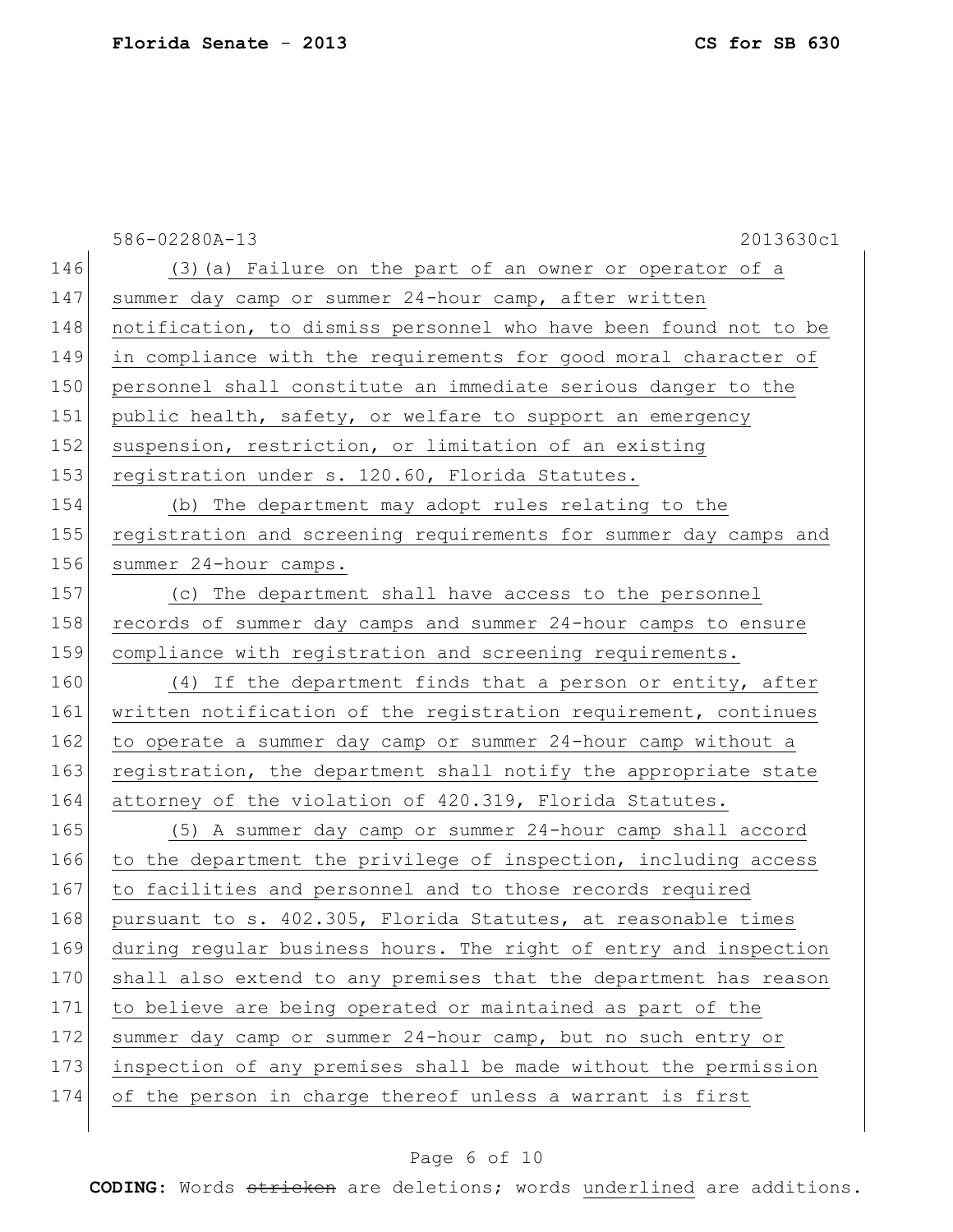|     | 2013630c1<br>586-02280A-13                                       |
|-----|------------------------------------------------------------------|
| 175 | obtained from the circuit court authorizing same. Any            |
| 176 | application for registration or renewal of registration made     |
| 177 | pursuant to this act or the advertisement to the public for      |
| 178 | provision of a summer day camp or a summer 24-hour camp          |
| 179 | constitutes permission for any entry or inspection of the summer |
| 180 | day camp or summer 24-hour camp for which the registration is    |
| 181 | sought in order to facilitate verification of the information    |
| 182 | submitted on or in connection with the registration application. |
| 183 | In the event a summer day camp or summer 24-hour camp refuses    |
| 184 | permission for entry or inspection to the department, a warrant  |
| 185 | shall be obtained from the circuit court authorizing the same    |
| 186 | prior to such entry or inspection. The department may institute  |
| 187 | disciplinary proceedings pursuant to s. 402.310, Florida         |
| 188 | Statutes, for such refusal.                                      |
| 189 | (6) A summer day camp or summer 24-hour camp may not             |
| 190 | advertise without including within such advertisement the        |
| 191 | registration number of such summer day camp or summer 24-hour    |
| 192 | camp.                                                            |
| 193 | (7) It is a misdemeanor of the first degree, punishable as       |
| 194 | provided in s. 775.082 or s. 775.083, Florida Statutes, for any  |
| 195 | person to knowingly:                                             |
| 196 | (a) Operate or attempt to operate a summer day camp or           |
| 197 | summer 24-hour camp without registering with the department.     |
| 198 | (b) Operate or attempt to operate a summer day camp or           |
| 199 | summer 24-hour camp under a registration that is suspended,      |
| 200 | revoked, or terminated.                                          |
| 201 | (c) Misrepresent, by act or omission, a summer day camp or       |
| 202 | summer 24 hour camp, to be duly registered pursuant to this      |
| 203 | section without being so registered.                             |
|     |                                                                  |

# Page 7 of 10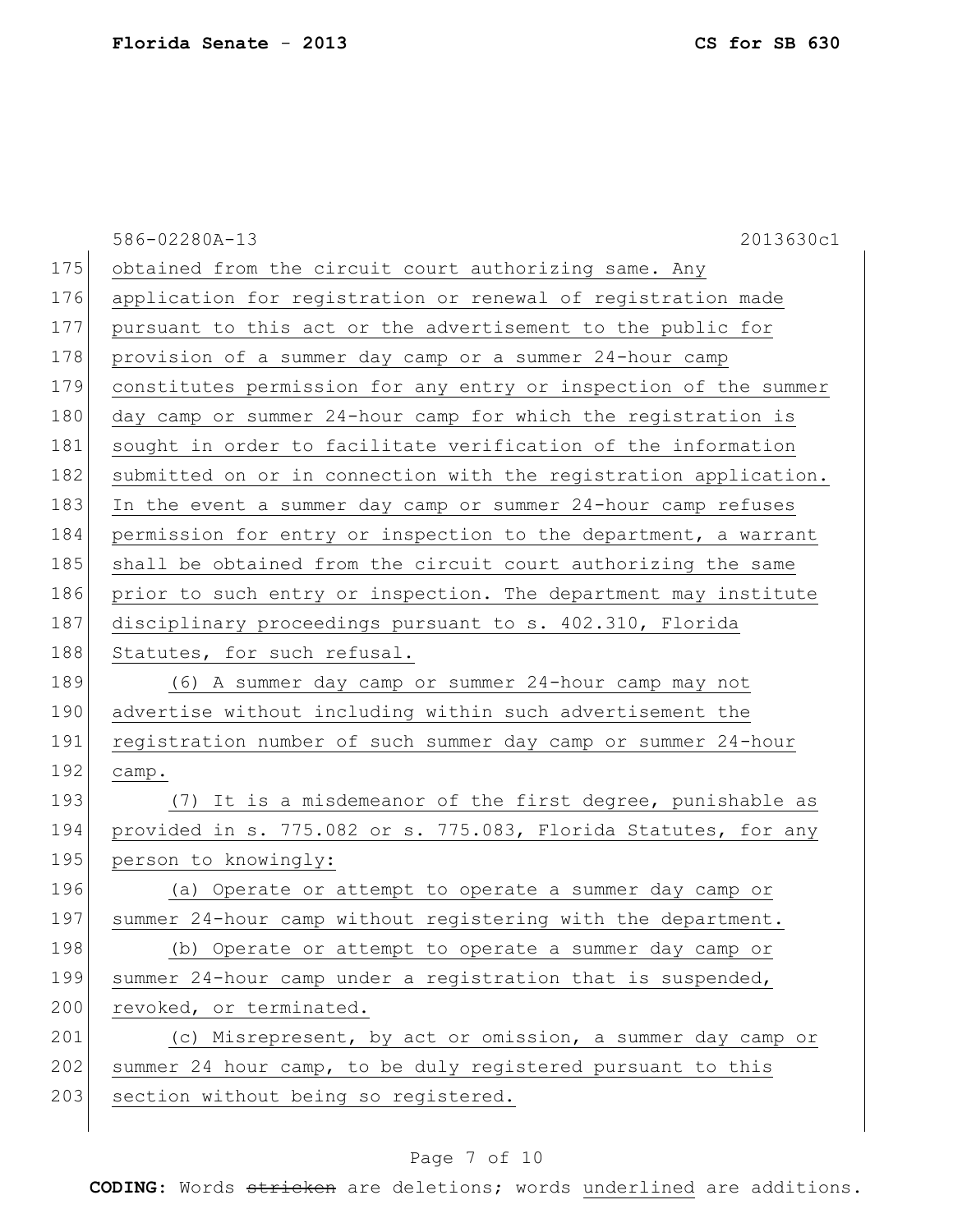|     | 586-02280A-13<br>2013630c1                                       |
|-----|------------------------------------------------------------------|
| 204 | (d) Make any other misrepresentation, by act or omission,        |
| 205 | regarding the registration or operation of a summer day camp or  |
| 206 | summer 24-hour camp to a parent or guardian who has a child      |
| 207 | placed in the summer day camp or summer 24-hour camp or is       |
| 208 | inquiring as to placing a child in the summer day camp or summer |
| 209 | 24-hour camp, to a representative of the department, or to a     |
| 210 | representative of a law enforcement agency, including, but not   |
| 211 | limited to, any misrepresentation as to whether the summer day   |
| 212 | camp or summer 24-hour camp complies with the screening          |
| 213 | requirements of s. 402.302, Florida Statutes.                    |
| 214 | (8) If any summer camp personnel makes any                       |
| 215 | misrepresentation in violation of this section to a parent or    |
| 216 | guardian who has placed a children in the summer day camp or     |
| 217 | summer 24-hour camp and the parent or guardian relied upon the   |
| 218 | misrepresentation, and the child suffers great bodily harm,      |
| 219 | permanent disfigurement, permanent disability, or death as a     |
| 220 | result of an intentional act or negligence by the summer camp    |
| 221 | personnel, the summer camp personnel commits a felony of the     |
| 222 | second degree, punishable as provided in s. 775.082, s. 775.083, |
| 223 | or s. 775.084, Florida Statutes.                                 |
| 224 | (9) When the department has reasonable cause to believe          |
| 225 | that grounds for denial or termination of employment exist, it   |
| 226 | shall notify, in writing, the applicant, or owner and operator   |
| 227 | of the summer day camp or summer 24-hour camp, and the personnel |
| 228 | affected, stating the specific record which indicates            |
| 229 | noncompliance with the screening requirements. Procedures        |
| 230 | established for hearing under chapter 120, Florida Statutes,     |
| 231 | shall be available to the applicant, owner and operator, and     |
| 232 | affected personnel, in order to present evidence relating either |
|     |                                                                  |

# Page 8 of 10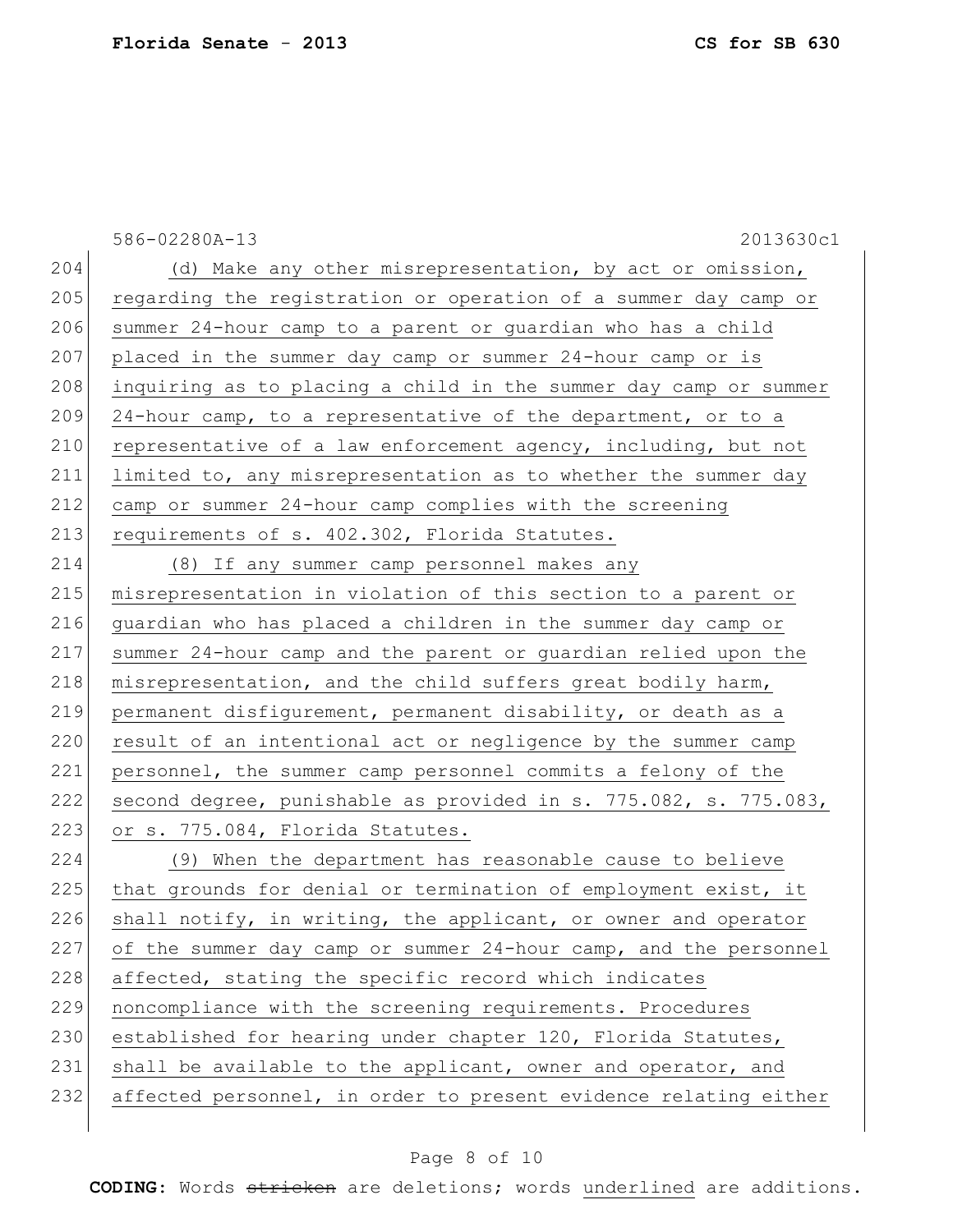586-02280A-13 2013630c1 233 to the accuracy of the basis for exclusion or to the denial of 234 an exemption from disqualification. 235 (10)(a) If a summer day camp or summer 24-hour camp has 236 failed to take preventive or corrective measures in accordance 237 with any order of the department to maintain conformity with the 238 registration requirements, or if there is a violation of any of 239 the provisions of any registration requirement pursuant to this 240 act, which violation threatens harm to any child or which 241 constitutes an emergency requiring immediate action, the 242 department may institute injunctive proceedings in a court of 243 competent jurisdiction to terminate the operation of the summer 244 day camp or summer 24-hour camp providing care for children when 245 such camp has willfully and knowingly refused to comply with the 246 screening requirements for personnel or has refused to terminate 247 the employment of personnel found to be in noncompliance with 248 the registration requirements. 249 (b) If the department finds, within 30 days after written 250 notification by registered mail of the requirement for 251 registration or of the violation of screening requirements, that 252 a summer day camp or summer 24-hour camp continues to provide 253 care for children without complying, the department shall notify  $254$  the appropriate state attorney of the violation of law and, if 255 necessary shall institute a civil suit to enjoin the summer day 256 camp or summer 24-hour camp from continuing the care of 257 children. 258 (11)(a) It is unlawful for any summer day camp or summer 259 24-hour camp providing care for children to: 260 1. Willfully or intentionally fail to comply with the 261 requirements for the screening of personnel or the dismissal of

#### Page 9 of 10